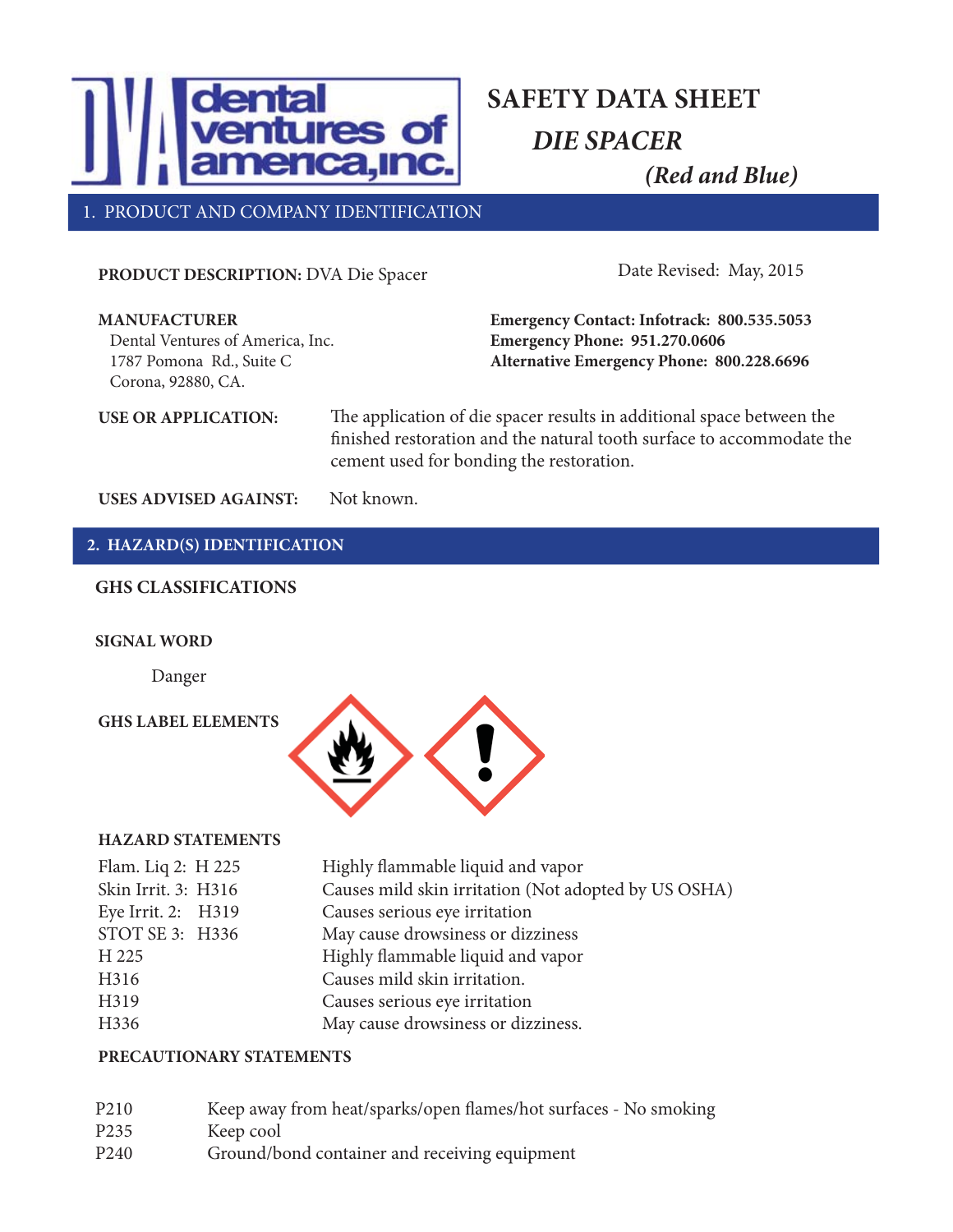

## **SAFETY DATA SHEET**

# *DIE SPACER (Red and Blue,* Pg. 2

- P241 Use explosion-proof electrical/ventilating/light/equipment
- P242 Use only non-sparking tools
- P243 Take precautionary measures against status discharge
- P261 Avoid breathing dust/fume/gas/mist/vapors/spray
- P262 Do not get in eyes, or skin, or on clothing
- P264 Wash thoroughly after handling
- P271 Use only outdoors or in a well-ventilated area
- P280 Wear protective gloves/eye protection/face protection

### **RESPONSE:**

| IALOI UNUL.     |                                                                                                                          |
|-----------------|--------------------------------------------------------------------------------------------------------------------------|
| $P301+310$      | IF SWALLOWED: Immediately call a POISON CENTER or doctor/physician                                                       |
|                 | P303+361+353IF ON SKIN (or Hair): Remove/take off immediately all contaminated clothing. Rinse skin<br>with water/shower |
|                 |                                                                                                                          |
| P304+312        | IF INHALED: Call a POISON CENTER or doctor/physician if you feel unwell                                                  |
|                 | P305+351+338IF IN EYES: Rinse continuously with water for several minutes. Remove contact lenses if                      |
|                 | present and easy to do - continue rinsing.                                                                               |
| P331            | DO NOT induce vomiting                                                                                                   |
| $P332+313$      | If skin irritation occurs: Get medical advice/attention                                                                  |
|                 | P337+313 If eye irritation persists: Get medical advice/attention                                                        |
| P340            | Remove victim to fresh air and keep at rest in a position comfortable for breathing                                      |
| $P370+378$      | In case of fire: Use extinguishing media listed in Section 5 of SDS for extinction                                       |
| <b>STORAGE:</b> |                                                                                                                          |

### **STORAGE:**

| P403+233         | Store in a well ventilated place. Keep container tightly closed |  |
|------------------|-----------------------------------------------------------------|--|
| P <sub>405</sub> | Store locked up                                                 |  |

### **DISPOSAL:**

P501 Dispose of contents/container in accordance with local/national regulations.

## **3. COMPOSITION /INFORMATION ON INGREDIENTS**

This product contains the following substances that present a hazard within the meaning of the relevant State and Federal Hazardous Substances regulations.

### **SUBSTANCES or MIXTURE** Liquid

| NO. COMPONENT/CAS.NO          | <b>PERCENT</b> | <b>GHS</b> Classification | <b>Notes</b> |
|-------------------------------|----------------|---------------------------|--------------|
| Butanone/0000078-93-3         | $50 - 75$      | Flam.Liq.2:H225           | (1)(2)       |
| Titanium dioxide/0013463-67-7 | $10 - 25$      | Not Classified            | (1)(2)       |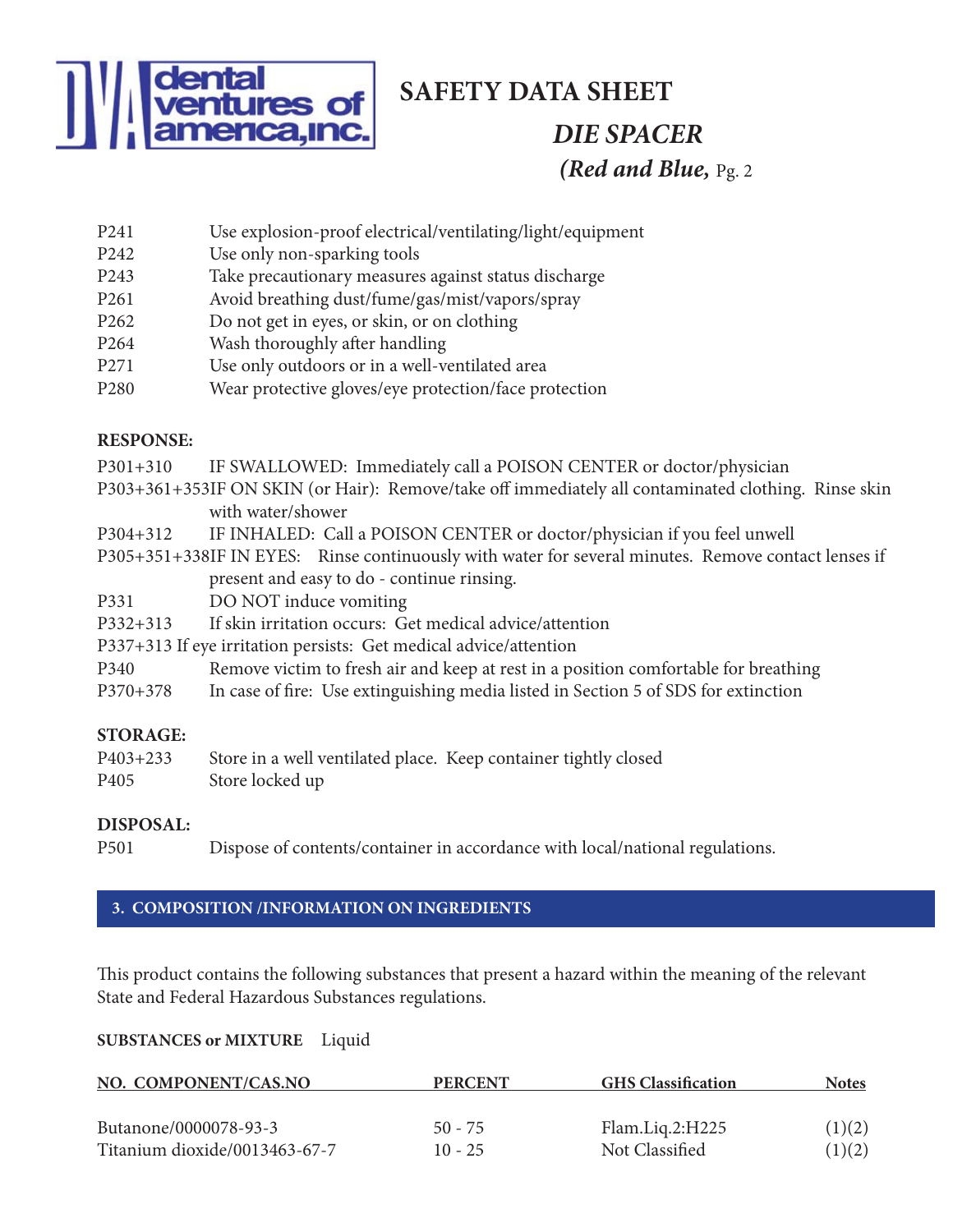

# **SAFETY DATA SHEET** *DIE SPACER*

*(Red and Blue),* Pg. 3

| NO. COMPONENT/CAS.NO                                                 | <b>PERCENT</b> | <b>GHS Classification</b>                                                                                                        | <b>Notes</b> |
|----------------------------------------------------------------------|----------------|----------------------------------------------------------------------------------------------------------------------------------|--------------|
| C.I. Pigment Blue 15/0000147-14-8                                    | $1.0 - 10$     | Not Classified                                                                                                                   | (1)          |
| C.I. Pigment Red 170/0002786-76-7                                    | $1.0 - 10$     | Not Classified                                                                                                                   | (1)          |
| Propylene glycol monomethl ether acetate/ 1.0 - 10<br>0000108-65-6   |                | Flam. Liq. 3: H226                                                                                                               | (1)          |
| Solvent Naphtha (petroleum), light aromatic 1.0 - 10<br>0064742-95-6 |                | Asp. Tox 1: H304                                                                                                                 | (1)          |
| Iron oxide/0001309-37-1                                              | $1.0 - 10$     | Not Classified                                                                                                                   | (1)(2)       |
| Benzene, Trimethl/0025551-13-7                                       | $1.0 - 10$     | Flam.Liq 2:H225<br>Acute Tox. 4:H302<br>Acute Tox. 4:H312<br>Skin Irrit. 2:H315                                                  | (1)          |
| 1,2,4-trimethlbenzene/0000095-63-6                                   | $1.0 - 10$     | Flam. Liq. 3:H225<br>Acute Tox. 4: H332<br>Eye Irrit. 2:H319<br>STOT SE 3:H335<br>Skin Irrit. 2: H315<br>Aquatic Chronic 2: H411 | (1)(2)       |

In accordance with paragraph (i) of 1910,1200, the specific chemical identify and/or exact percentage (concentration) of composition has been with held as a trade secret.

(1) Substance classified with a health or environmental hazard

(2) Substance with a workplace exposure limit.

(3) PBT-substance or vPvB-substance

\*The full texts of the phrases are shown in Section 16.

#### 4. FIRST-AID MEASURES

#### **Description of first aid measures**

| General:           | In all cases of doubt, or when symptoms persist, seek medical attention. Never        |  |  |
|--------------------|---------------------------------------------------------------------------------------|--|--|
|                    | give anything by mouth to an unconscious person.                                      |  |  |
| <b>Inhalation:</b> | Remove to fresh air, keep patient warm and at rest. If breathing is irregular or      |  |  |
|                    | stopped give artificial respiration. If unconscious place in the recover position and |  |  |
|                    | obtain immediate medical attention. Give nothing by mouth.                            |  |  |
| Eyes:              | Irrigate copiously with clean water for at least 15 minutes, holding the eyelids      |  |  |
|                    | apart and seek medical attention.                                                     |  |  |
| Skin:              | Remove contaminated clothing. Wash skin thoroughly with soap and water or use         |  |  |
|                    | a recognized skin cleanser.                                                           |  |  |
| Ingestion:         | Seek medical attention. If victim is drowsy/unconscious, place on left side with      |  |  |
|                    | head down. Do not give anything by mouth. If victim is conscious/alert, give no       |  |  |
|                    | more than 2 glasses of water and induce vomiting (30 cc or 2 tbsp syrup of ipecac or  |  |  |
|                    | stick finger down person's throat). Reduce above by half for child. Keep victim's     |  |  |
|                    | head below hips.                                                                      |  |  |
|                    |                                                                                       |  |  |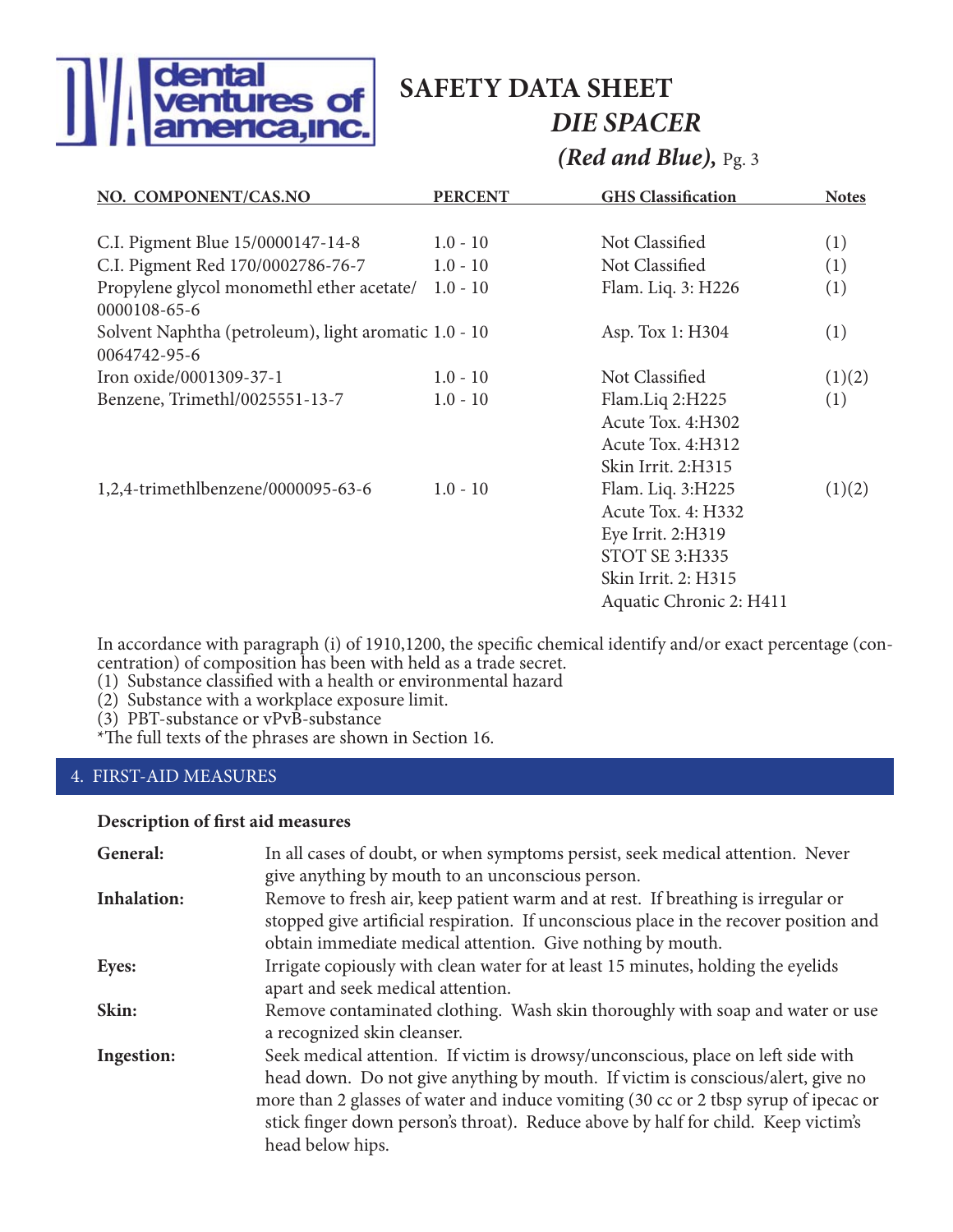

#### **Most Important symptoms and effects, both acute and delayed - OVERVIEW**

**Inhalation/Ingestion:** Solvent vapor or mist can cause headache, nausea, dizziness, incoordination, stupor, irritation of nose, throat, lungs. Irritation of digestive tract. Nervous system depression (fatigue, drowsiness, dizziness).

**Skin/Eyes:** Burning, tearing, redness and swelling of eyes, transient corneal injury, drying and cracking of skin.

**Carcinogenicity:** None, but Proposition 65 (CA)-Warning - this product contains trace amounts of heavy metals which the State of Calif. has determined are carcinogens or cause reproductive toxicity. (As,Cd,Pb, Hg, and/or NI are present in trace PPM.)

#### **POTENTIAL HEALTH EFFECTS**

**Eye Contact:** May cause tearing, stinging, redness, irritation and burns.

**Inhalation:** Irritating to respiratory tract. Prolonged or repeated breathing of very high vapor concentrations cause euphoria, excitation and dizziness, headaches, nausea and vomiting, abdominal pain, fatigue, muscular weakness. Aspiration into the lungs can cause CNS (Central nervous system) and subsequent aspiration into the lungs can cause pulmonary edema and chemical pneumonia depression. Chronic overexposure in high concentrations may produce CNS depression.

**Ingestion:** Irritation of the mouth, esophagus and stomach can develop following ingestion. Symptoms include burning of the mouth, sore throat, vomiting, nausea, dizziness, loss of consciousness. Due to its light viscosity, there is danger of aspiration into the lungs during vomiting. Aspiration can result in severe lung damage or death.

**Skin Contact:** Prolonged or repeated skin contact may cause moderate to severe irritation including itching and redness of the skin, defatting, and/or dermatitis. This product can also be absorbed through the skin and produce CNS symptoms. Single prolonged exposure is not likely to result in the product being absorbed through the skin in harmful amounts.

**Signs and Symptoms of Exposure:** Eye irritation, respiratory irritation, drying and cracking of skin, dizziness, fatigue, headache, unconsciousness or asphyxiation. Chronic effects of ingestion and subsequent aspiration into the lungs can cause pneumatocele (lung cavity) formation and chronic lung dysfunction. Repeated breathing of vapors can cause effects to liver and kidneys. Exposure to solvent vapor concentrations from the component solvents in excess of the stated occupational exposure limits may result in adverse health effects such as mucous membrane and respiratory system irritation and adverse effects on the kidneys, liver and CNS. Symptoms include headache, nausea, dizziness, fatigue, muscular weakness, drowsiness and in extreme cases, loss of consciousness.

Repeated or prolonged contact with the preparation may cause removal of natural fat from the skin resulting in dryness, irritation and possible non-allergic contact dermatitis. Solvents may also be absorbed through the skin. Splashes of liquid in the eyes may cause irritation and soreness with possible reversible damage. See Section 2 for further details.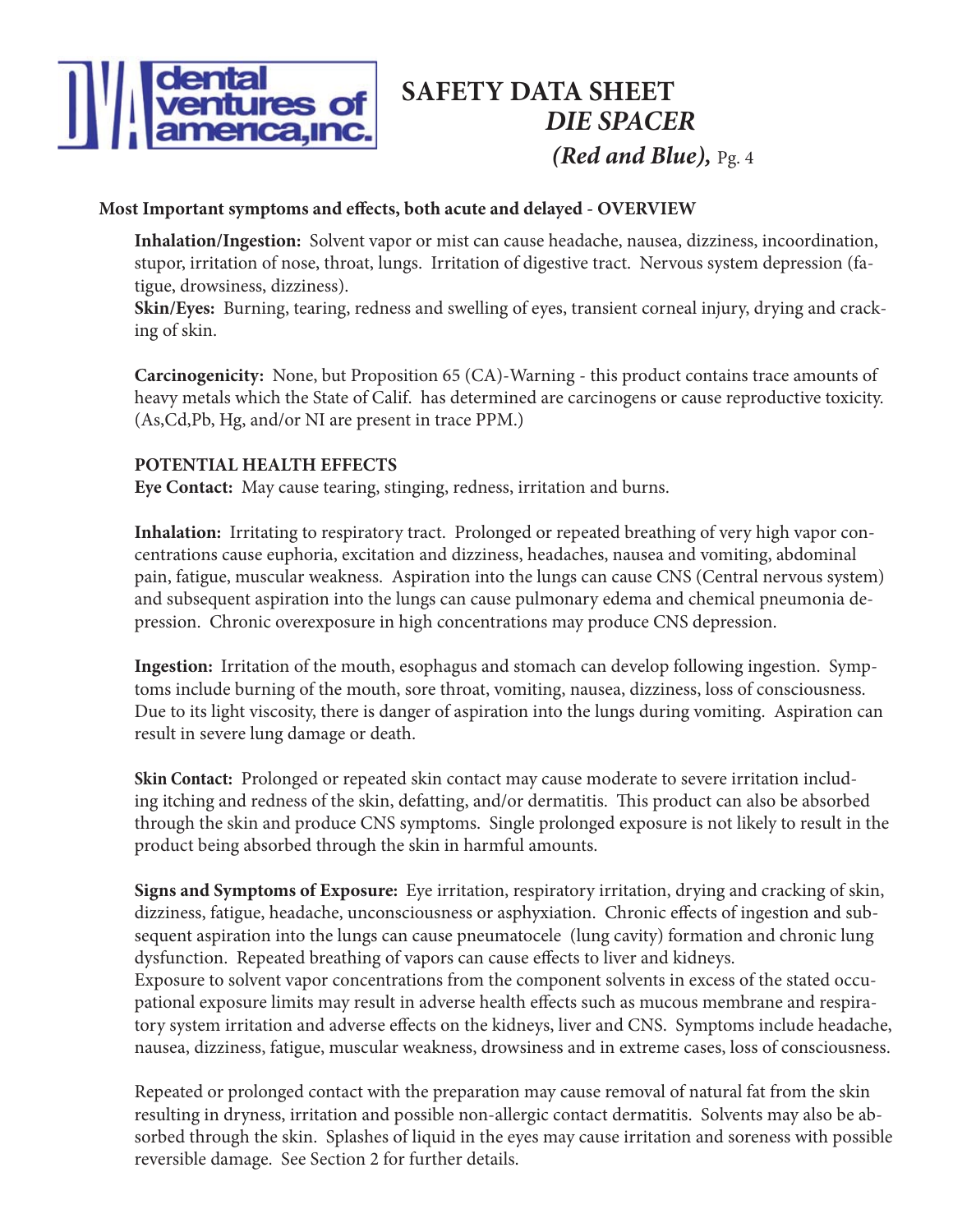

#### **5. FIRE-FIGHTING MEASURES**

#### **EXTINGUISHING MEDIA**

Water spray, dry chemical, alcohol foam, carbon dioxide

#### **SPECIAL HAZARDS ARISING FROM THE SUBSTANCE OR MIXTURE**

 Hazardous decomposition: Oxide of Carbon Keep away from heat/ sparks/open flames/hot surfaces - no smoking, keep cool Ground/bond container and receiving equipment Use explosion-proof electrical/ventilating/light/equipment Use only non-sparking tools Take precautionary measures against static discharge Avoid breathing dust/fume/gas/mist/vapors Do not get in eyes, on skin, or on clothing

#### **ADVICE FOR FIRE-FIGHTERS**

Wear self-contained breathing apparatus (pressure-demand, MSHA/NIOSH approved or equivalent) and full protective gear. Use water spray to cool containers. for small bottle: Smother with water, wet blanket or towel.

Vapors can travel to a source of ignition and flash back. Material can form explosive vapors with air. **ERG Guide No. 128**

#### **6. ACCIDENTAL RELEASE MEASURES**

#### **PERSONAL PRECAUTIONS:**

Put on appropriate personal protective equipment (see Section 8)

#### **ENVIRONMENTAL PRECAUTIONS:**

Do not allow spills to enter drains or waterways

 Use good personal hygiene practices. Wash hands before eating, drinking, smoking, or using toilet. Promptly remove soiled clothing and wash thoroughly before reuse.

#### **METHODS AND MATERIALS FOR CONTAINMENT:**

Spill clean-up: Eliminate al ignition sources. Evacuate personnel to safe areas. Ventilate the area. Floor may be slippery, use caution. Soak up with inert absorbent material (paper towel, sand, silica gel, sawdust). Avoid breathing vapor.

Normal disposal: Waste Classification: Methyl Ethyl Ketone (78-93-3), 40 CFR 261.20-24. For discard, this is classified as a hazardous waste with the characteristic of ignitibility and toxicity. RCRA #D001. Reportable quantity is 100 lbs. (40 CFR 302) Incinerate liquid and contaminated solids in accordance with local, state and federal regulations. (See 40 CFR 268). For small quantity spills, allow solvent in paper towel to evaporate in well ventilated areas or outdoors (preferred).

 Contaminated Packaging: Empty containers should be taken for local recycling or waste disposal. Dumping of product in ground or sewers may be illegal. Eliminate ignition sources. Soak up with noncombustible absorbent material.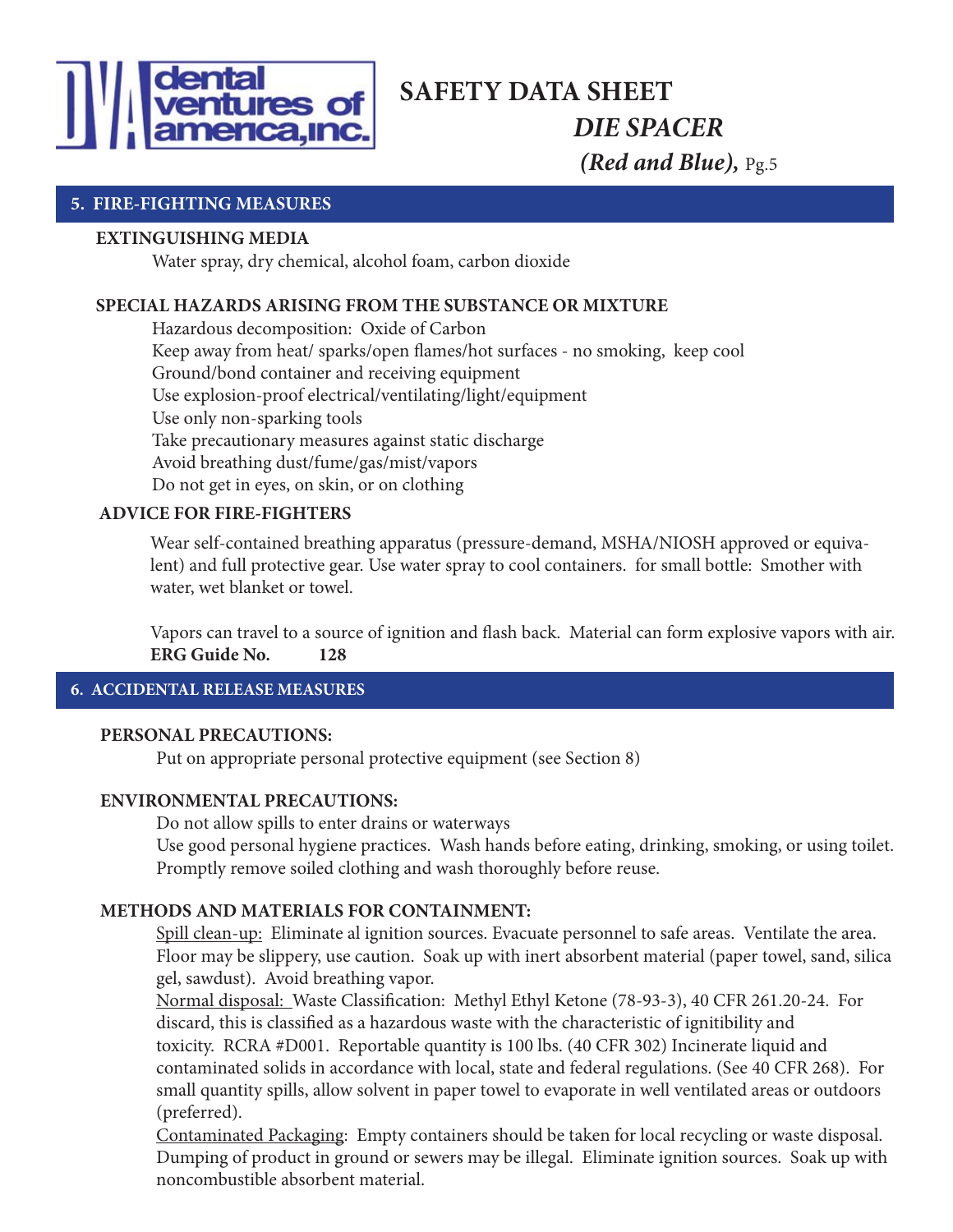

#### **7. HANDLING AND STORAGE**

| <b>HANDLING:</b>          | Ground all containers when transferring material. Periodically clean neck of<br>bottle of resinous build-up (clean inside of cap) to maintain proper seal. Do<br>not smoke when using. Add thinner as needed to keep proper thinness of<br>material (See Section 2 for further details) (prevention)                                                                                                                                                            |
|---------------------------|-----------------------------------------------------------------------------------------------------------------------------------------------------------------------------------------------------------------------------------------------------------------------------------------------------------------------------------------------------------------------------------------------------------------------------------------------------------------|
| <b>STORAGE:</b>           | Handle containers carefully to prevent damage and spillage.<br>Limit storage of flammable material to approved areas. Store bottles away<br>from heat. Keep away from open flame of bunsen burner or furnace. Keep<br>containers tightly sealed. Avoid storing near acids, chlorinated solvents. Stor-<br>age temp: 60 C/140 Fmin. Containers may be hazardous when empty. Emp-<br>tied containers contain residue. See Section 2 for further details (storage) |
| <b>INCOMPATIBILITIES:</b> | Strong oxidizing agents, strong acids and strong bases.                                                                                                                                                                                                                                                                                                                                                                                                         |

#### **8. EXPOSURE CONTROLS/PERSONAL PROTECTION**

| 8.1. Control parameters |                                          |              |                                                |
|-------------------------|------------------------------------------|--------------|------------------------------------------------|
| Exposure                |                                          |              |                                                |
| CAS No.                 | Ingredient                               | Source       | Value                                          |
| 0000078-93-3            | Butanone                                 | <b>OSHA</b>  | TWA 200 ppm (590 mg/m3)                        |
|                         |                                          | <b>ACGIH</b> | TWA: 50 ppm STEL: 100 ppm                      |
|                         |                                          | <b>NIOSH</b> | TWA 200 ppm (590 mg/m3) ST 300 ppm (885 mg/m3) |
|                         |                                          | Supplier     | No Established Limit                           |
|                         | 0000095-63-6 1,2,4-trimethylbenzene      | <b>OSHA</b>  | No Established Limit                           |
|                         |                                          | <b>ACGIH</b> | No Established Limit                           |
|                         |                                          | <b>NIOSH</b> | TWA 25 ppm (125 mg/m3)                         |
|                         |                                          | Supplier     | No Established Limit                           |
|                         | 0000108-65-6 Propylene glycol monomethyl |              |                                                |
|                         | ether acetate                            | <b>OSHA</b>  | No Established Limit                           |
|                         |                                          | <b>ACGIH</b> | TWA: 50 ppm STEL: 75 ppm                       |
|                         |                                          | <b>NIOSH</b> | No Established Limit                           |
|                         |                                          | Supplier     | No Established Limit                           |
|                         | 0000147-14-8 C.I. Pigment Blue 15        | <b>OSHA</b>  | No Established Limit                           |
|                         |                                          | <b>ACGIH</b> | No Established Limit                           |
|                         |                                          | <b>NIOSH</b> | No Established Limit                           |
|                         |                                          | Supplier     | No Established Limit                           |
| 0001309-37-1 Iron oxide |                                          | <b>OSHA</b>  | TWA 15 mg/m3 (total) TWA 5 mg/m3 (resp)        |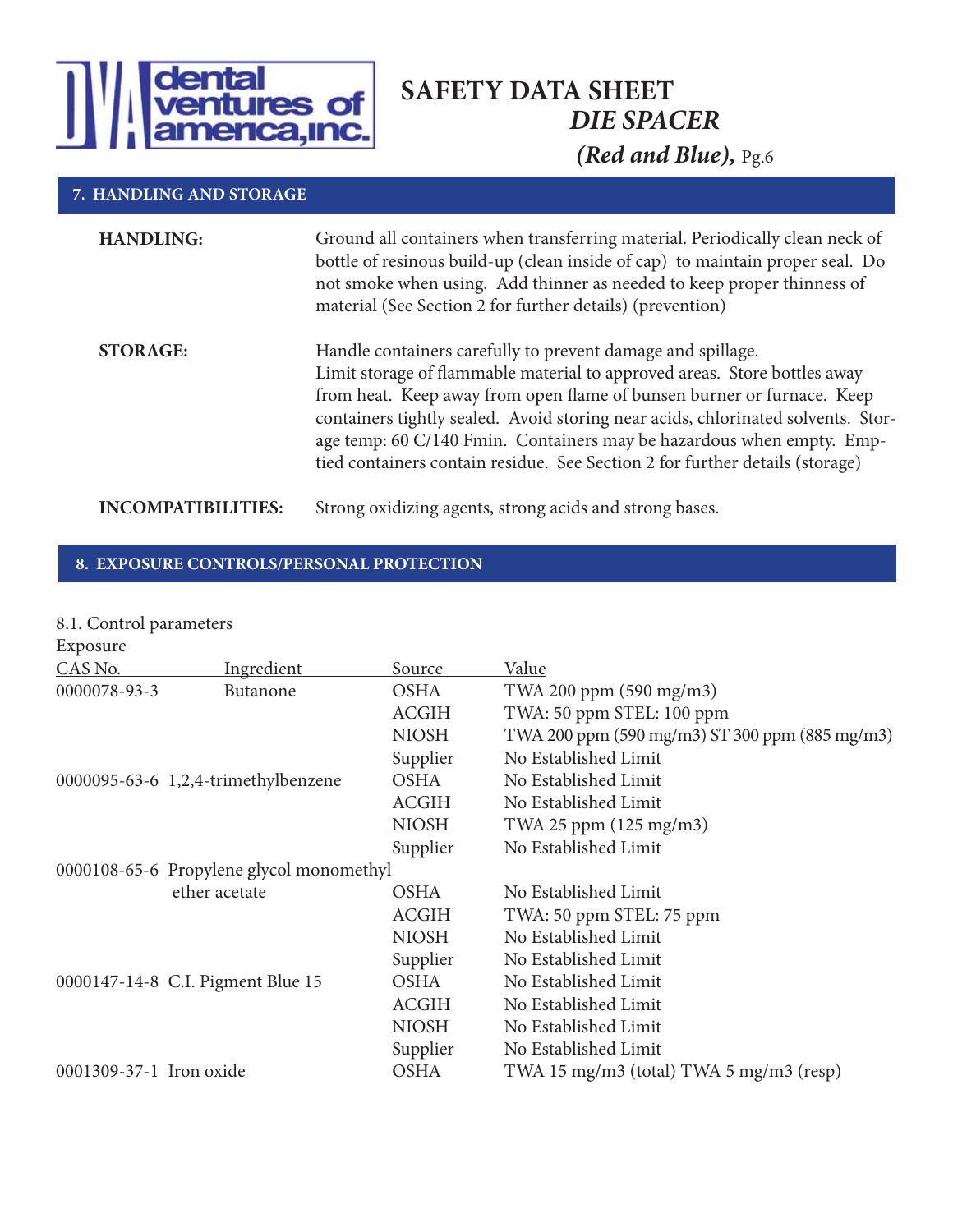

# **SAFETY DATA SHEET** *DIE SPACER*

## *(Red and Blue),* Pg. 7

| CAS No.                  | <b>Ingredient</b>                         | Source       | <b>Value</b>                                 |
|--------------------------|-------------------------------------------|--------------|----------------------------------------------|
|                          |                                           | <b>ACGIH</b> | TWA: 5 mg/m3 (dust or fume)STEL 10 mg/m3 (as |
|                          |                                           |              | fume)                                        |
|                          |                                           | <b>NIOSH</b> | TWA $5 \text{ mg/m}$ 3                       |
|                          |                                           | Supplier     | No Established Limit                         |
|                          | 0002786-76-7 C.I. Pigment Red 170         | <b>OSHA</b>  | No Established Limit                         |
|                          |                                           | <b>ACGIH</b> | No Established Limit                         |
|                          |                                           | <b>NIOSH</b> | No Established Limit                         |
|                          |                                           | Supplier     | No Established Limit                         |
|                          | 0013463-67-7 Titanium dioxide             | <b>OSHA</b>  | TWA $15 \text{ mg/m}$ 3                      |
|                          |                                           | <b>ACGIH</b> | TWA: 10 mg/m32B, Revised 2006,               |
|                          |                                           | <b>NIOSH</b> | Footnote ca                                  |
|                          | 0025551-13-7 Benzene, trimethyl-          | <b>OSHA</b>  | No Established Limit                         |
|                          |                                           | <b>ACGIH</b> | TWA: 5 ppm STEL: 15 ppm                      |
|                          |                                           | <b>NIOSH</b> | No Established Limit                         |
|                          |                                           | Supplier     | No Established Limit                         |
|                          | 0031837-42-0 Pigment yellow 151           | <b>OSHA</b>  | No Established Limit                         |
|                          |                                           | <b>ACGIH</b> | No Established Limit                         |
|                          |                                           | <b>NIOSH</b> | No Established Limit                         |
|                          |                                           | Supplier     | No Established Limit                         |
|                          | 0064742-95-6 Solvent naphtha (petroleum), |              |                                              |
| light aromatic           |                                           | <b>OSHA</b>  | No Established Limit                         |
|                          |                                           | <b>ACGIH</b> | No Established Limit                         |
|                          |                                           | <b>NIOSH</b> | No Established Limit                         |
|                          |                                           | Supplier     | No Established Limit                         |
|                          |                                           |              |                                              |
| CAS No.                  | Ingredient                                | Source       | Value                                        |
| 0000078-93-3 Butanone    |                                           | <b>OSHA</b>  | Select Carcinogen: No                        |
|                          |                                           | <b>NTP</b>   | Known: No; Suspected: No                     |
|                          |                                           | <b>IARC</b>  | Group 1: No; Group 2a: No; Group 2b: No;     |
|                          |                                           |              | Group 3: No; Group 4: No;                    |
|                          | 0000095-63-6 1,2,4-trimethylbenzene       | <b>OSHA</b>  | Select Carcinogen: No                        |
|                          |                                           | <b>NTP</b>   | Known: No; Suspected: No                     |
|                          |                                           | <b>IARC</b>  | Group 1: No; Group 2a: No; Group 2b: No;     |
|                          |                                           |              | Group 3: No; Group 4: No;                    |
|                          | 0000108-65-6 Propylene glycol             |              |                                              |
| monomethyl ether acetate |                                           | <b>OSHA</b>  | Select Carcinogen: No                        |
|                          |                                           | <b>NTP</b>   | Known: No; Suspected: No                     |
|                          |                                           | <b>IARC</b>  | Group 1: No; Group 2a: No; Group 2b: No;     |
|                          |                                           |              | Group 3: No; Group 4: No;                    |
|                          | 0000147-14-8 C.I. Pigment Blue 15         | <b>OSHA</b>  | Select Carcinogen: No                        |
|                          |                                           | <b>NTP</b>   | Known: No; Suspected: No                     |
|                          |                                           | <b>IARC</b>  | Group 1: No; Group 2a: No; Group 2b: No;     |
|                          |                                           |              | Group 3: No; Group 4: No;                    |
|                          |                                           |              |                                              |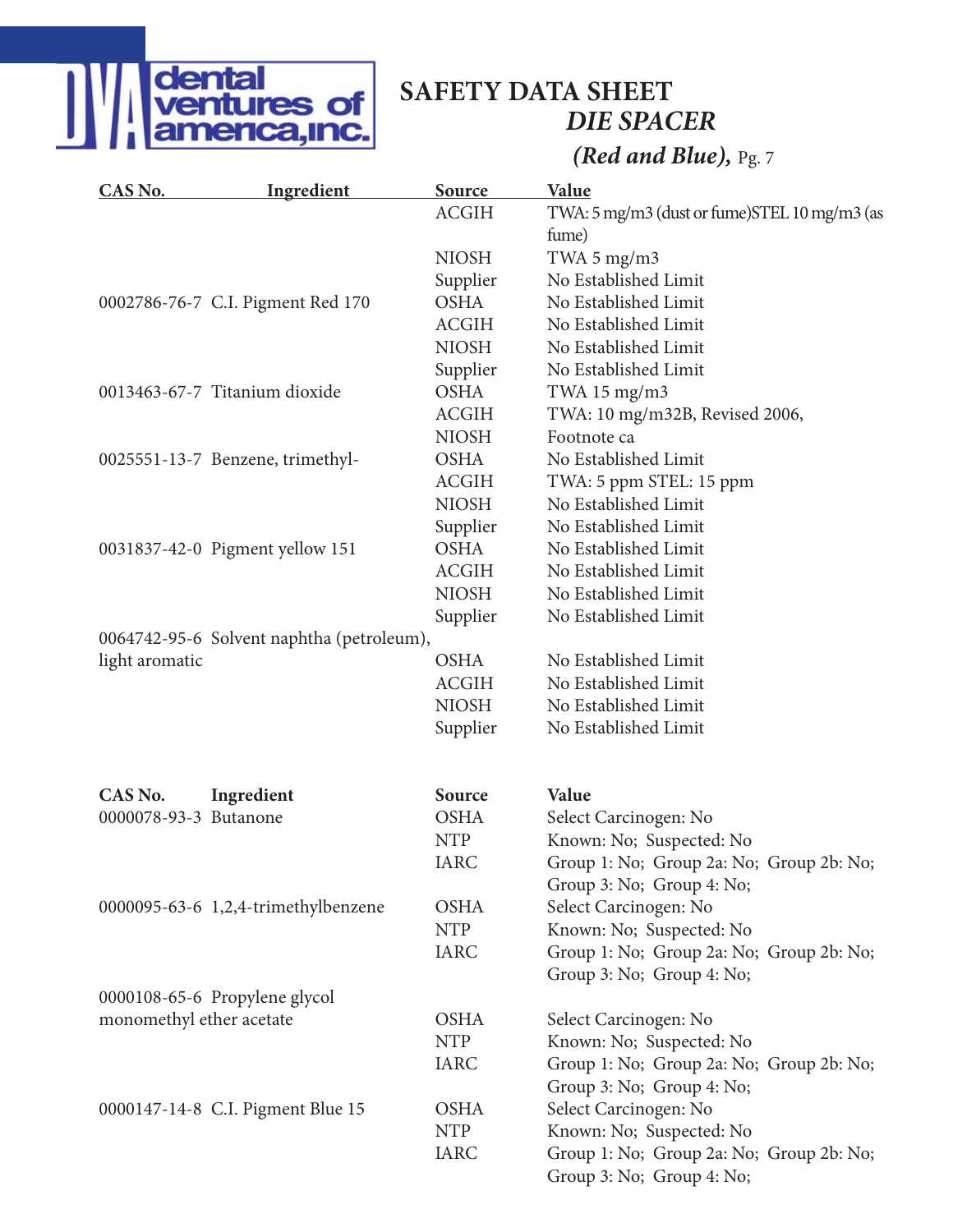

## *DIE SPACER (Red and Blue),* Pg. 8 **SAFETY DATA SHEET**

| 0001309-37-1 Iron oxide                   | <b>OSHA</b> | Select Carcinogen: No                           |
|-------------------------------------------|-------------|-------------------------------------------------|
|                                           | <b>NTP</b>  | Known: No; Suspected: No                        |
|                                           | <b>IARC</b> | Group 1: No; Group 2a: No; Group 2b: No; Group  |
|                                           |             | 3: Yes; Group 4: No;                            |
| 0002786-76-7 C.I. Pigment Red 170         | <b>OSHA</b> | Select Carcinogen: No                           |
|                                           | <b>NTP</b>  | Known: No; Suspected: No                        |
|                                           | <b>IARC</b> | Group 1: No; Group 2a: No; Group 2b: No; Group  |
|                                           |             | 3: No; Group 4: No;                             |
| 0013463-67-7 Titanium dioxide             | <b>OSHA</b> | Select Carcinogen: No                           |
|                                           | <b>NTP</b>  | Known: No; Suspected: No                        |
|                                           | <b>IARC</b> | Group 1: No; Group 2a: No; Group 2b: Yes; Group |
|                                           |             | 3: No; Group 4: No;                             |
| 0025551-13-7 Benzene, trimethyl-          | <b>OSHA</b> | Select Carcinogen: No                           |
|                                           | <b>NTP</b>  | Known: No; Suspected: No                        |
|                                           | <b>IARC</b> | Group 1: No; Group 2a: No; Group 2b: No; Group  |
|                                           |             | 3: No; Group 4: No;                             |
| 0064742-95-6 Solvent naphtha (petroleum), |             |                                                 |
| light aromatic                            | <b>OSHA</b> | Select Carcinogen: No                           |
|                                           | <b>NTP</b>  | Known: No; Suspected: No                        |
|                                           | <b>IARC</b> | Group 1: No; Group 2a: No; Group 2b: No; Group  |
|                                           |             | 3: No; Group 4: No;                             |

| <b>EXPOSURE CONTROLS</b>    |                                                                                                                                                                                                                                                                                                                                          |
|-----------------------------|------------------------------------------------------------------------------------------------------------------------------------------------------------------------------------------------------------------------------------------------------------------------------------------------------------------------------------------|
| Respiratory                 | If workers are exposed to concentrations above the exposure limit                                                                                                                                                                                                                                                                        |
|                             | they must use the appropriate, certified respirators.                                                                                                                                                                                                                                                                                    |
| Eyes                        | Chemical resistant goggles                                                                                                                                                                                                                                                                                                               |
| Skin                        | Chemical resistant gloves (PVC or PE etc.)                                                                                                                                                                                                                                                                                               |
| <b>Engineering Controls</b> | Provide adequate ventilation. Where reasonably practical this<br>should be achieved by the use of local exhaust ventilation and good<br>general extraction. If these are not sufficient to maintain concentra<br>tions of particulates and any vapor below occupational exposure<br>limits suitable respiratory protection must be worn. |
| <b>Other Work Practices</b> | Use good personal hygiene practices. Wash hands before eating,<br>drinking, smoking or using toilet. Promptly remove soiled<br>clothing and wash thoroughly before reuse.                                                                                                                                                                |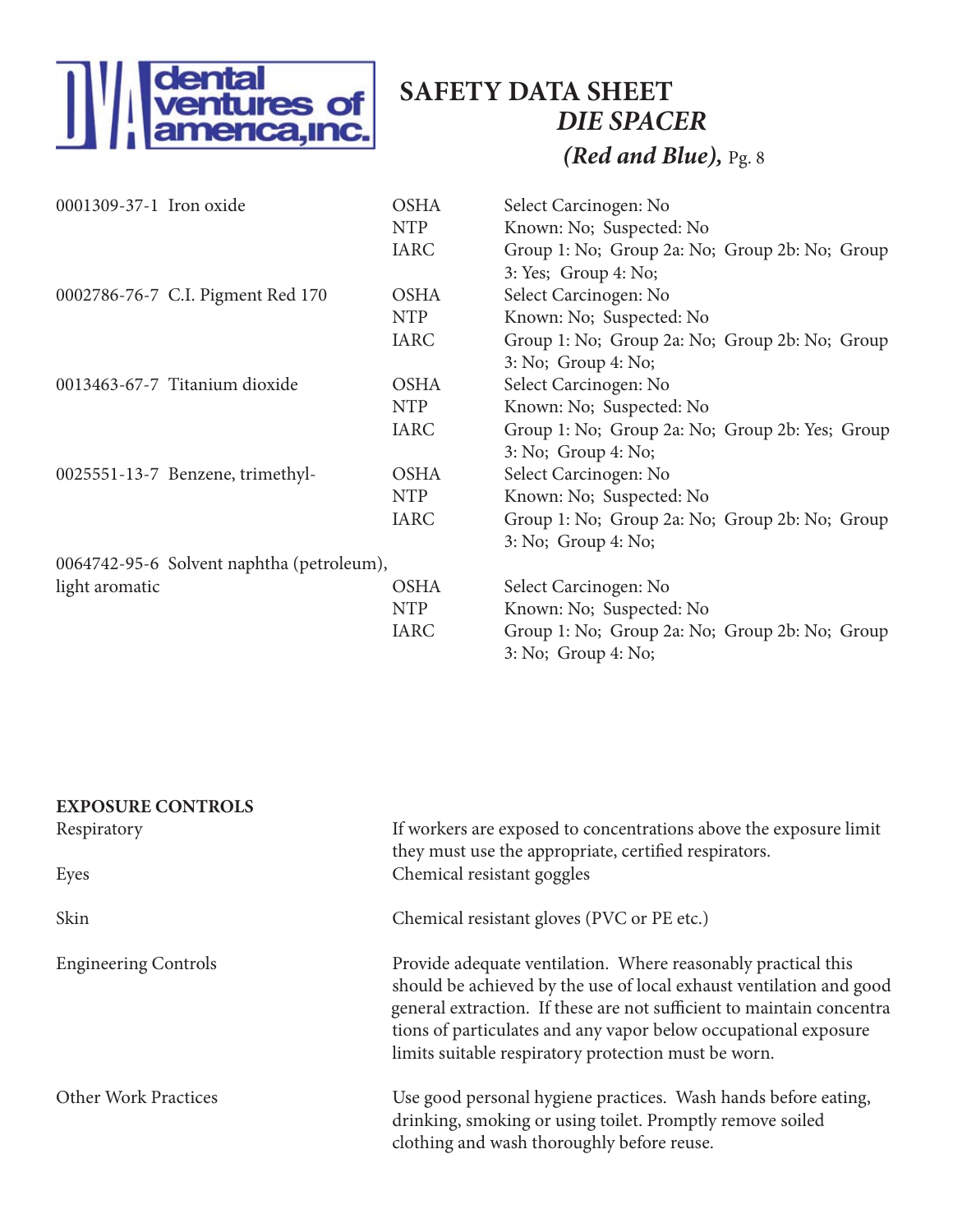

#### **9. PHYSICAL AND CHEMICAL PROPERTIES**

| Appearance                                                          | Red and Blue/Liquid                               |  |  |
|---------------------------------------------------------------------|---------------------------------------------------|--|--|
| Odor                                                                | Acetate                                           |  |  |
| Odor threshold                                                      | Not determined                                    |  |  |
| pH                                                                  | Not Measured                                      |  |  |
| Melting point / freezing point                                      | $-86$ C/ $-123$ F                                 |  |  |
| Initial boiling point and boiling range 80 C/176 F                  |                                                   |  |  |
| <b>Flash Point</b>                                                  | $-4$ C/25 F (SFCC)                                |  |  |
| <b>Evaporation rate</b>                                             | $(Ether = 1) > 1$                                 |  |  |
| <b>Flammability (solid, gas)</b>                                    | Not Applicable                                    |  |  |
| <b>Upper/lower flammability or</b>                                  |                                                   |  |  |
| explosive limits                                                    | Lower Explosive Limit: 1 est.                     |  |  |
|                                                                     | Upper Explosive Limit:<br>$12$ est.               |  |  |
| Vapor pressure (Pa)                                                 | 20 C/68 F (at 70 mmHg)                            |  |  |
| <b>Vapor Density</b>                                                | >1                                                |  |  |
| <b>Specific Gravity</b>                                             | Approx. 1                                         |  |  |
| <b>Solubility in Water</b>                                          | Slight                                            |  |  |
| <b>Partition coefficient n-octanol/water (Log Kow)</b> Not Measured |                                                   |  |  |
| Auto-ignition temperature                                           | 516 C/961 F                                       |  |  |
| <b>Decomposition temperature</b>                                    | Not Measured                                      |  |  |
| <b>Viscosity (cSt)</b>                                              | Not Measured                                      |  |  |
| <b>Stable</b>                                                       | Vehicle and solvent: somewhat; Pigment: insoluble |  |  |
| 9.2. Other information                                              | No other relevant information.                    |  |  |

#### **10. STABILITY AND REACTIVITY**

| Reactivity                         | Hazardous polymerization will not occur.     |
|------------------------------------|----------------------------------------------|
| Chemical Stability                 | Stable under normal circumstances            |
| Possibility of Hazardous Reactions | No data available                            |
| Conditions to avoid                | Avoid contact with ignition sources and keep |
|                                    | containers away from incompatibles. Keep     |
|                                    | containers closed when not in use.           |

#### **11. TOXICOLOGICAL INFORMATION**

Exposure to solvent vapor concentrations from the component solvents in excess of the stated occupational exposure limits may result in adverse health effects such as mucous membrane and respiratory system irritation and adverse effects on the kidneys, liver and central nervous system. Symptoms include headache, nausea, dizziness, fatigue, muscular weakness, drowsiness and in extreme cases, loss of consciousness.

Repeated or prolonged contact with the preparation may cause removal of natural fat from the skin resulting in dryness, irritation and possible non-allergic contact dermatitis. Solvents may also be absorbed through the skin.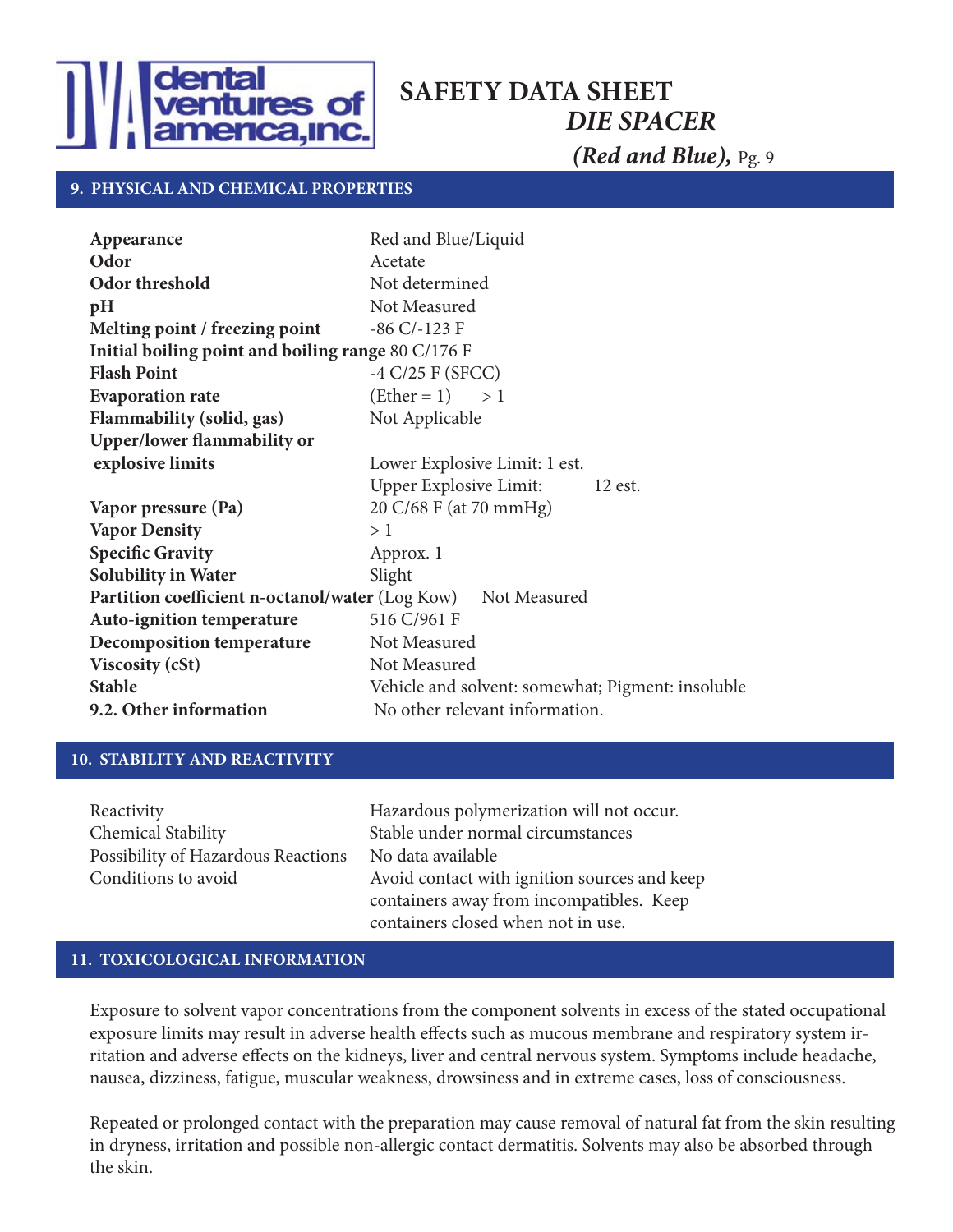

### **11. TOXICOLOGICAL INFORMATION (Continued)**

Splashes of liquid in the eyes may cause irritation and soreness with possible reversible damage. Based upon animal testing, the C9 aromatic hydrocarbon components (trimethylbenzenes and ethylmethylbenzenes) are presumed to cause fetal toxicity and/or decreased fetal and newborn weights if overexposure occurs during the early gestation period.

| Ingredient                            | Oral LD50,<br>mg/kg | Skin LD50, mg/kg<br>mg/kg | <b>Inhalation</b><br>Vapor, LC50,<br>mg/L/4hr            | <b>Inhalation</b><br>Dust/Mist<br>$LC50$ mg/L/4hr ppm | <b>Inhalation</b><br>GasLC50 |
|---------------------------------------|---------------------|---------------------------|----------------------------------------------------------|-------------------------------------------------------|------------------------------|
| Butanone -                            |                     |                           |                                                          |                                                       |                              |
| $(78-93-3)$                           |                     |                           |                                                          |                                                       |                              |
| Titanium dioxide -                    |                     |                           |                                                          |                                                       |                              |
| $(13463-67-7)$                        |                     |                           |                                                          |                                                       |                              |
| C.I. Pigment Blue 15 -                |                     |                           | The resulting data is on file and will be made available |                                                       |                              |
| $(147-14-8)$                          |                     | upon request.             |                                                          |                                                       |                              |
| C.I. Pigment Red 170 -                |                     |                           |                                                          |                                                       |                              |
| $(2786 - 76 - 7)$                     |                     |                           |                                                          |                                                       |                              |
| Propylene glycol monomethyl           |                     |                           |                                                          |                                                       |                              |
| ether acetate - $(108-65-6)$          |                     |                           |                                                          |                                                       |                              |
| Solvent naphtha (petroleum),          |                     |                           |                                                          |                                                       |                              |
| light aromatic - (64742-95-6)         |                     |                           |                                                          |                                                       |                              |
| Iron oxide - (1309-37-1) 1            |                     |                           |                                                          |                                                       |                              |
| Benzene, trimethyl- - (25551-13-7)    |                     |                           |                                                          |                                                       |                              |
| $1,2,4$ -trimethylbenzene - (95-63-6) |                     |                           |                                                          |                                                       |                              |

Note: When no route specific LD50 data is available for an acute toxin, the converted acute toxicity point estimate was used in the calculation of the product's ATE (Acute Toxicity Estimate).

| Classification                  | Category | <b>Hazard Description</b>                             |
|---------------------------------|----------|-------------------------------------------------------|
| Acute toxicity (oral)           |          | Not Applicable                                        |
| Acute toxicity (dermal)         |          | Not Applicable                                        |
| Acute toxicity (inhalation)     | $---$    | Not Applicable                                        |
| Skin corrosion/irritation       | 3        | Causes mild skin irritation. (Not adopted by US OSHA) |
| Serious eye damage/irritation 2 |          | Causes serious eye irritation.                        |
| Respiratory sensitization       |          | Not Applicable                                        |
| Skin sensitization              |          | Not Applicable                                        |
| Germ cell mutagenicity          |          | Not Applicable                                        |
| Carcinogenicity                 |          | Not Applicable                                        |
| Reproductive toxicity           |          | Not Applicable                                        |
| STOT-single exposure            | 3        | May cause drowsiness or dizziness.                    |
| STOT-single exposure            |          | Not Applicable                                        |
| STOT-repeated exposure          |          | Not Applicable                                        |
| Aspiration hazard               |          | Not Applicable                                        |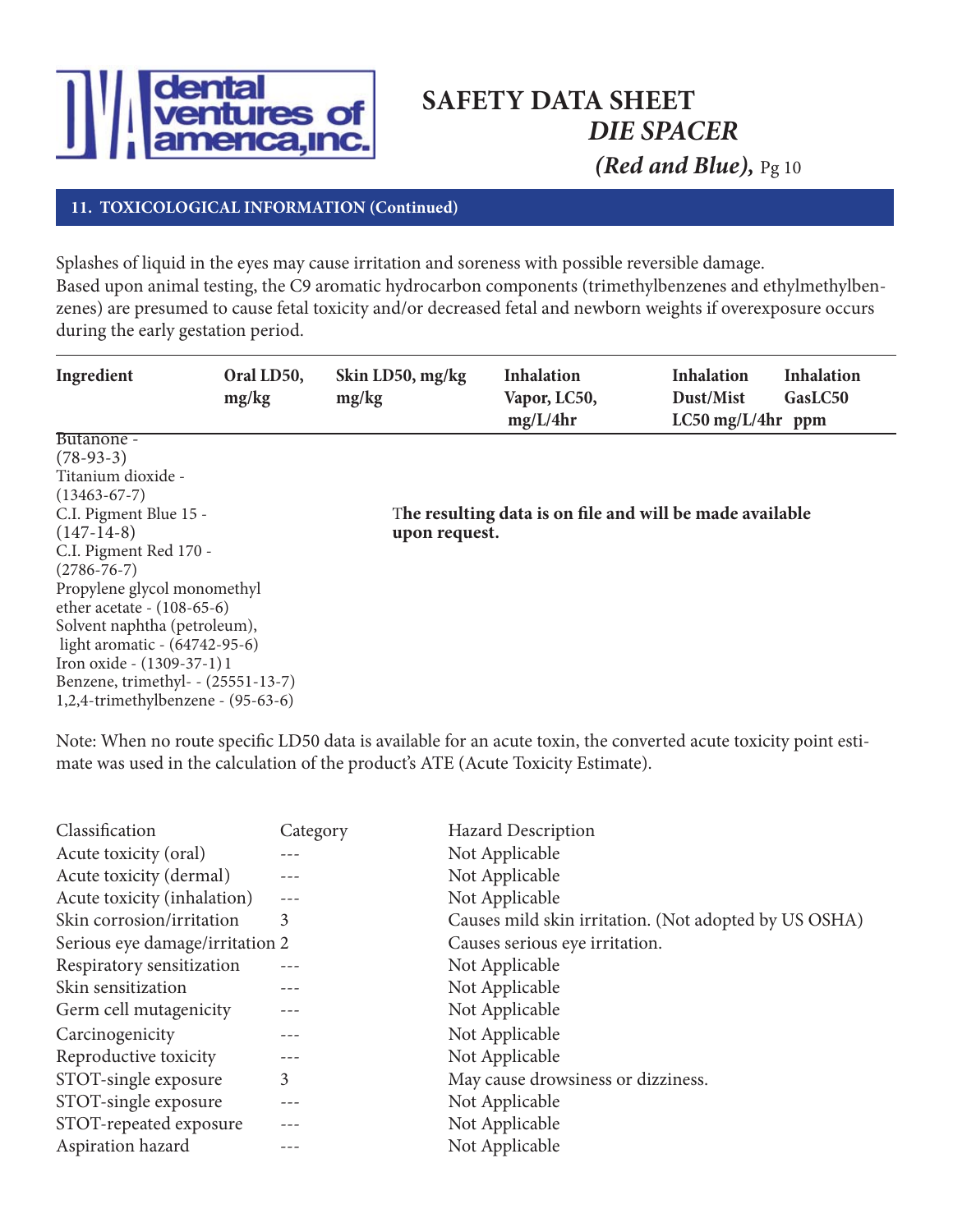

#### **12. ECOLOGICAL INFORMATION**

The preparation has been assessed following the conventional method of the Dangerous Preparations Directive 1999/45/EC and GHS and is not classified as dangerous for the environment, but contains substance(s) dangerous for the environment. See section 3 for details Aquatic Ecotoxicity

| Ingredient                                                                     | 96 hr LC50 fish, mg/l 4                           | 8 hr EC50 crustacea, mg/l                                                                  | ErC50 algae, mg/l                                 |  |  |
|--------------------------------------------------------------------------------|---------------------------------------------------|--------------------------------------------------------------------------------------------|---------------------------------------------------|--|--|
| Butanone - (78-93-3)                                                           | 400.00, Cyprinodon variegatus                     | 520.00, Daphnia magna                                                                      | 500.00 (96 hr), Skel<br>etonema costatum          |  |  |
| Titanium dioxide -                                                             |                                                   |                                                                                            |                                                   |  |  |
| $(13463-67-7)$                                                                 | 1,000.00, Fundulus heteroclitus                   | 5.50, Daphnia magna                                                                        | 5.83 (72 hr), Pseud<br>okirchneriella subcapitata |  |  |
| C.I. Pigment Blue 15 -                                                         |                                                   |                                                                                            |                                                   |  |  |
| $(147-14-8)$                                                                   | Not Available                                     | Not Available                                                                              | Not Available                                     |  |  |
| C.I. Pigment Red 170 -                                                         |                                                   |                                                                                            |                                                   |  |  |
| $(2786 - 76 - 7)$                                                              | Not Available                                     | Not Available                                                                              | Not Available                                     |  |  |
| Propylene glycol                                                               |                                                   |                                                                                            |                                                   |  |  |
| \monomethyl ether acetate -                                                    |                                                   |                                                                                            |                                                   |  |  |
| $(108-65-6)$                                                                   | 100.00, Salmo gairdneri                           | 500.00, Daphnia magna                                                                      | Not Available                                     |  |  |
| Solvent naphtha                                                                |                                                   |                                                                                            |                                                   |  |  |
| (petroleum), light                                                             |                                                   |                                                                                            |                                                   |  |  |
|                                                                                | aromatic - (64742-95-6) 9.22, Oncorhynchus mykiss | 6.14, Daphnia magna                                                                        | 19.00 (72 hr), Selen<br>astrum capricornutum      |  |  |
| Iron oxide - (1309-37-1) Not Available                                         |                                                   | Not Available                                                                              | Not Available                                     |  |  |
| Persistence and degradability<br>Bioaccumulative potential<br>Mobility in soil |                                                   | There is no data available on the preparation itself.<br>Not measured<br>No data available |                                                   |  |  |
| Results of PBT and vPvB assessment                                             |                                                   | This product contains no PBT/vPvB chemicals                                                |                                                   |  |  |

### **13. DISPOSAL CONSIDERATIONS**

#### **Waste Treatment Methods:**

Observe all federal, state and local regulations when disposing of this substance.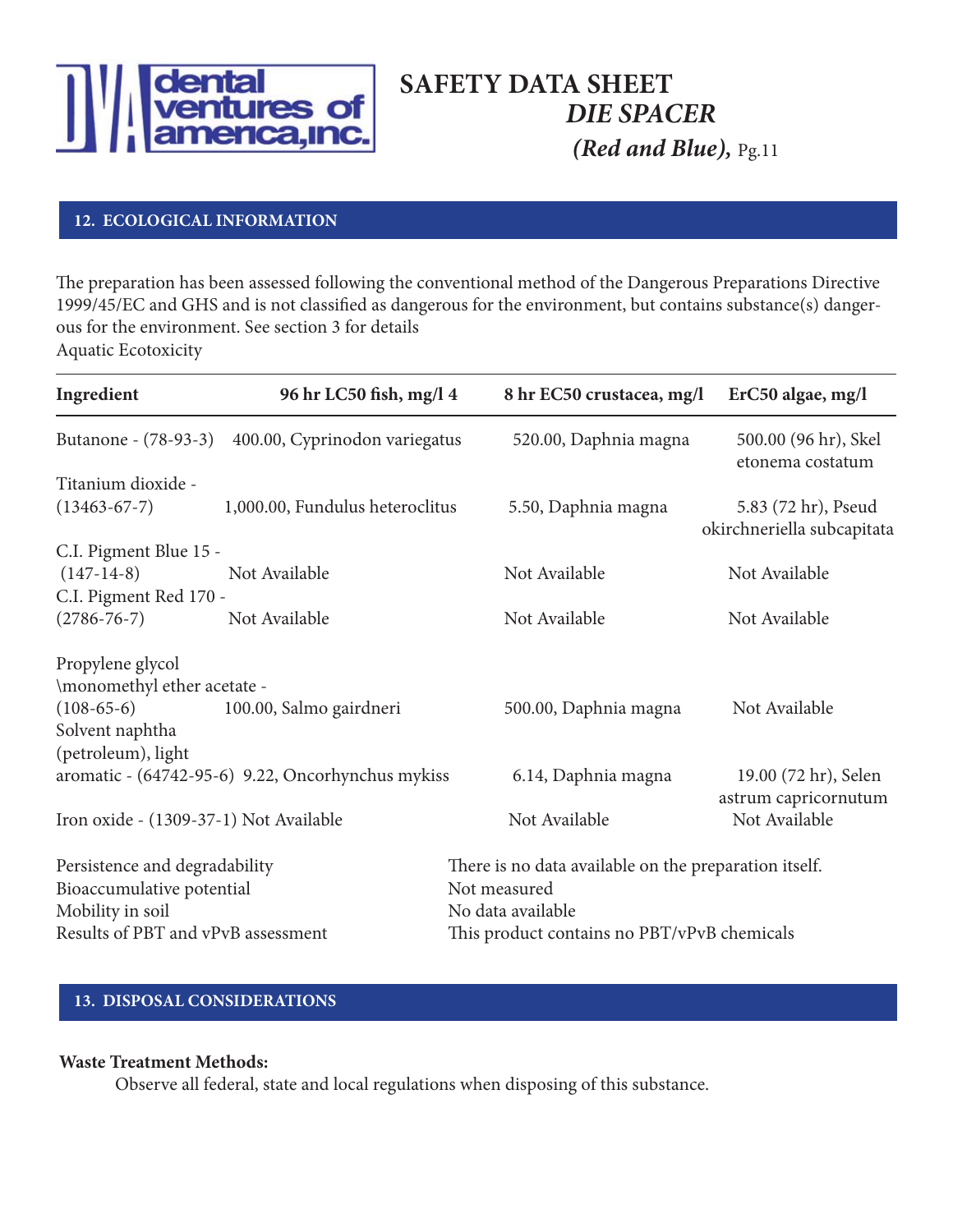

#### **14. TRANSPORT INFORMATION**

|                                    | <b>DOT</b>                                          | IMO / IMDG                | <b>ICAO/IATA</b>        |
|------------------------------------|-----------------------------------------------------|---------------------------|-------------------------|
|                                    | (Domestic Surface)<br>Transportation)               | (Ocean Transportation)    |                         |
| 14.1. UN number                    | UN1993                                              | UN1993                    | UN1993                  |
| 14.2. UN proper                    | UN 1993, Flammable                                  | UN 1993, Flammable        | UN 1993, Flammable      |
| shipping name                      | Liquids, n.o.s, (Methyl                             | Liquids, n.o.s, (Methyl   | Liquids, n.o.s, (Methyl |
|                                    | Ethyl Ketone, 3 II                                  | Ethyl Ketone, 3 II        | Ethyl Ketone, 3 II      |
|                                    | 14.3. Transport hazard class(es)DOT Hazard Class: 3 | IMDG: 3                   | Air Class: 3            |
|                                    |                                                     | Sub Class: Not Applicable |                         |
| 14.4. Packing group                | $_{\rm II}$                                         | $_{\rm II}$               | $_{\rm II}$             |
| 14.5. Environmental hazards        | <b>IMDG Marine Pollutant: No</b>                    |                           |                         |
| 14.6. Special precautions for user | No further information                              |                           |                         |

#### **15. REGULATORY INFORMATION**

#### **Regulatory Overview**

The regulatory data in Section 15 is not intended to be all-inclusive, only selected regulations are represented.

#### **Toxic Substance Control Act ( TSCA**)

All components of this material are either listed or exempt from listing on the TSCA Inventory.

| <b>WHMIS Classification</b>            | <b>B2 D2B</b>  |     |
|----------------------------------------|----------------|-----|
| <b>US EPA Tier II Hazards</b>          | Fire:          | Yes |
| <b>Sudden Release of Pressure: No</b>  |                |     |
| Reactive:                              | N <sub>0</sub> |     |
| Immediate (Acute):                     | Yes            |     |
| Delayed (Chronic):                     | $\rm No$       |     |
| EPCRA 311/312 Chemicals and RQs (lbs): |                |     |

Butanone ( 5,000.00)

#### **EPCRA 302 Extremely Hazardous:**

To the best of our knowledge, there are no chemicals at levels which require reporting under this statute.

#### **EPCRA 313 Toxic Chemicals:**

1,2,4-trimethylbenzene C.I. Pigment Blue 15 Manganese oxide (Mn2O3)